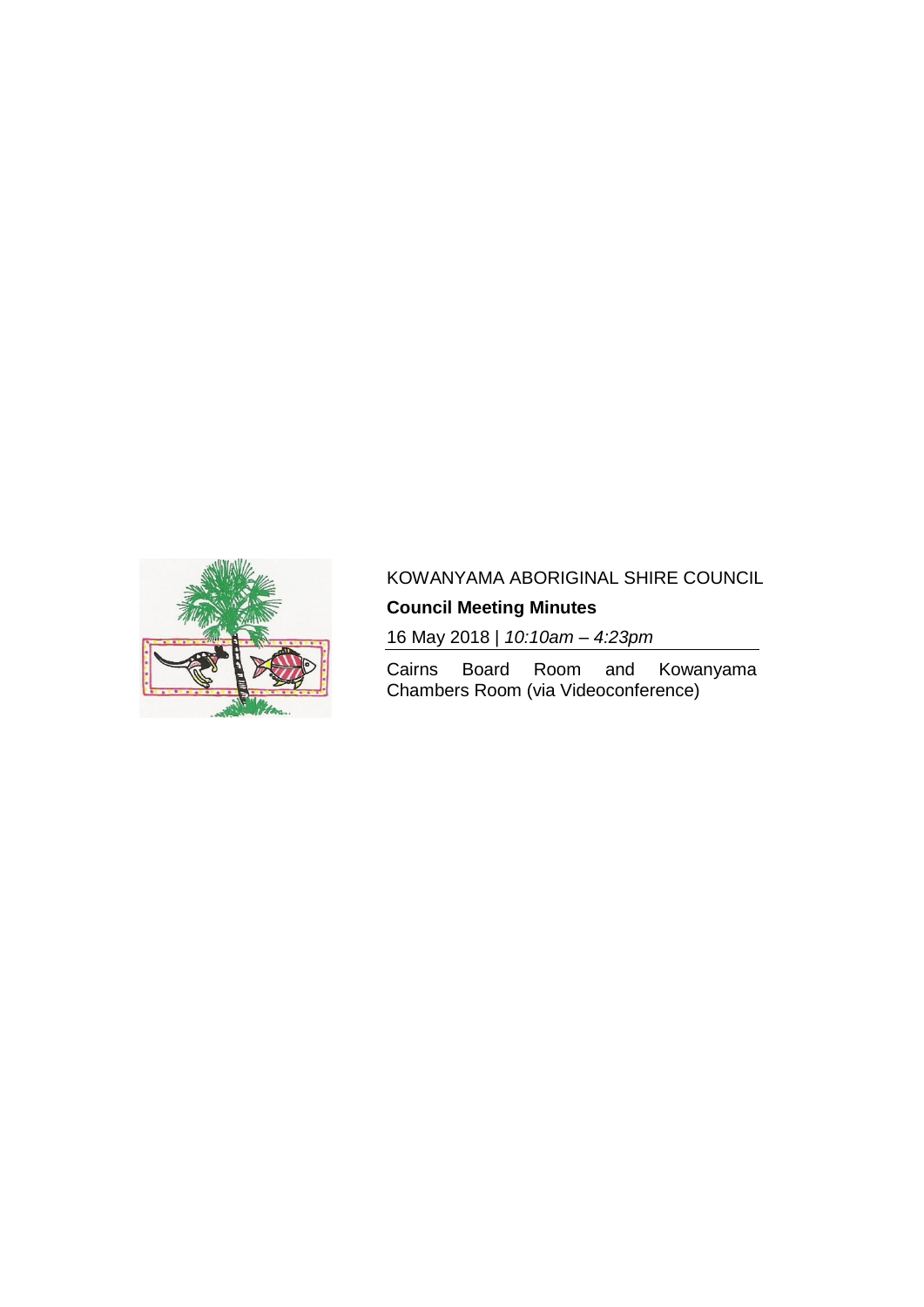### **Present:**

### **Councillors**

Mayor Michael Yam (Chair) Deputy Mayor Territa Dick Cr Aaron Teddy Cr Wendy Wust Cr John Fry

### **Executive**

Fabian Williams *Chief Executive Officer (CEO)* Katherine Wiggins *Executive Manager Governance & Operations (EMGO)* Helen Taylor *Executive Manager of Finance (EMF)* Christine Delaney *Executive Manager of Human Resources (EMHR) Michelle Vick Executive Manager Community Services (EMCS) Tom Corrie Executive Manager Infrastructure, Works and Projects (EMIWP)*

### **Guests**

Nil

### **Apologies**

Nil

### **1) Welcome & Apologies**

The Mayor welcomed Councillors to the meeting.

# **2) Updates to Councillor Register of Interest or Related Parties**

No updates.

### **3) Minutes from Previous Council Meeting**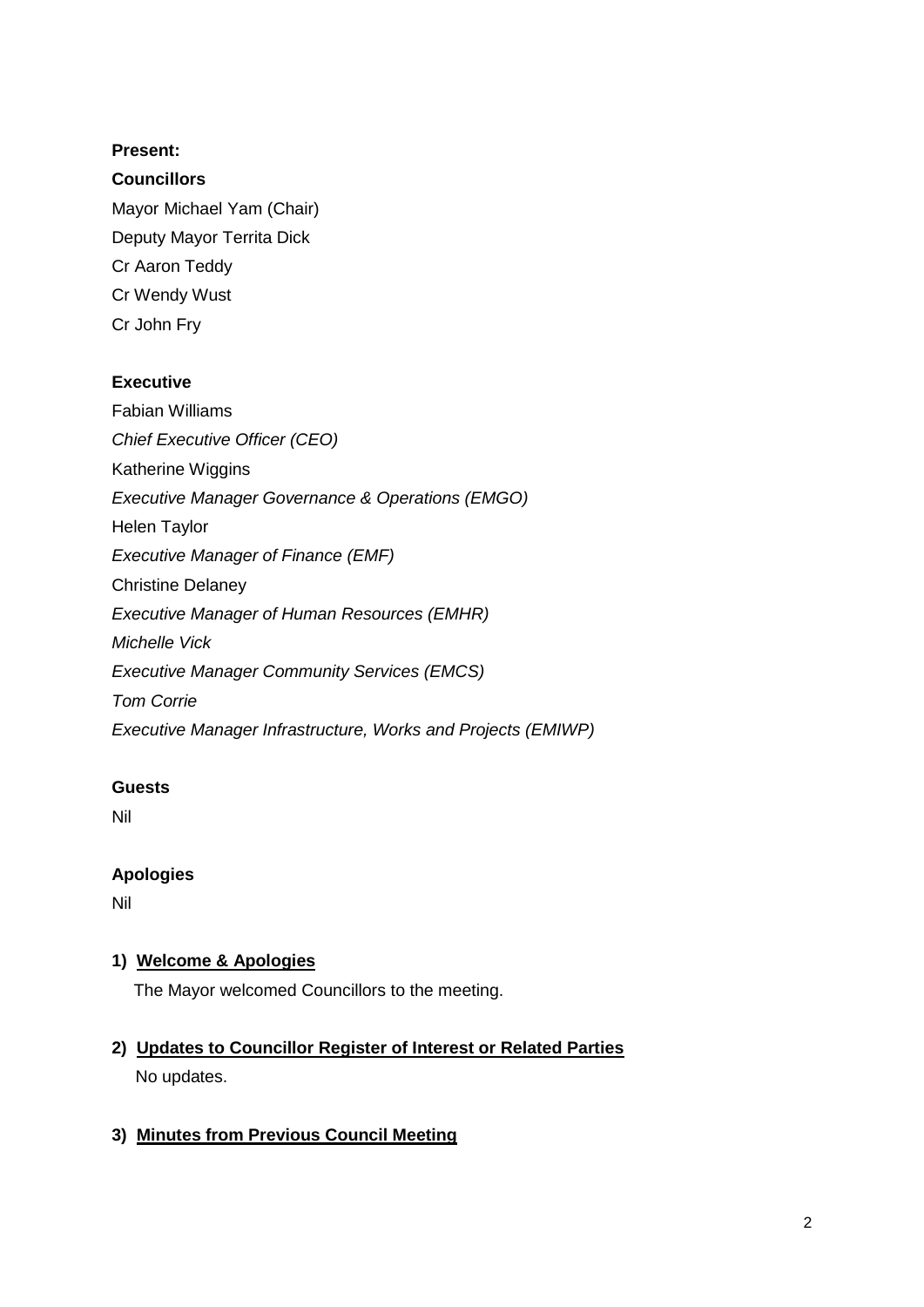| <b>RESOLUTION - Minutes</b>                        | <b>Moved Cr Teddy,</b>            |
|----------------------------------------------------|-----------------------------------|
| <b>Minutes for April 2018 Council Meeting</b>      | <b>Seconded Deputy Mayor Dick</b> |
| That the minutes of the April 2018 Council meeting | <b>MOTION CARRIED,</b>            |
| be adopted as true and accurate.                   | All in favour                     |

### **4) Action Items from last Executive Meeting**

Ms. Wiggins EMGO provided an overview of the Action Items from the last Council meeting.

### **5) Departmental Updates**

### **a) CEO Update**

Mr. Williams CEO presented an update:

#### **Overview**

May has continued to be a challenging month with the performance of the enterprises an ongoing concern. Labour costs continue to be high and actions are currently underway to reduce cost where possible.

Building Services review is underway to establish cost effective methods of operations.

The Topsy Creek tender will finalise this month.

The next 3 months presents some exciting opportunities for Council.

#### **Green Fleet/Telstra Project**

Preparation and planning is underway to plant 600 fruit trees in the Kowanyama Community Garden. This will provide fresh fruit of community for years to come. This project was initiated through the CEO/Telstra and Greenfleet on the back of the Telstra Technology visit in 2017. We will also have 400 tress to plant at Aged Care, Council and other identified areas in community. All trees to be donated free of cost to the value of \$15,000.

Thank you to Telstra and Greenfleet for working with the Kowanyama community to provide a brighter future.

#### **Green Fleet/Telstra Project**

Council has been successful in gaining support through green fleet and Telstra for a tree planting day in Kowanyama. The date has been scheduled for the 5th June 2018. The school and aged care centre will be involved. We are currently finalising the trees to be planted on the day and the logistics. We will receive approximately 1500 trees

Cr Fry requested approval from the CEO to speak directly to EMIWP and Grants and Business Development Manager to seek information on current infrastructure project outcomes. The CEO advised that Cr Fry was able to seek information from these employees.

The full council discussed the current issues in community with criminal offending, including vandalism and alleged gambling.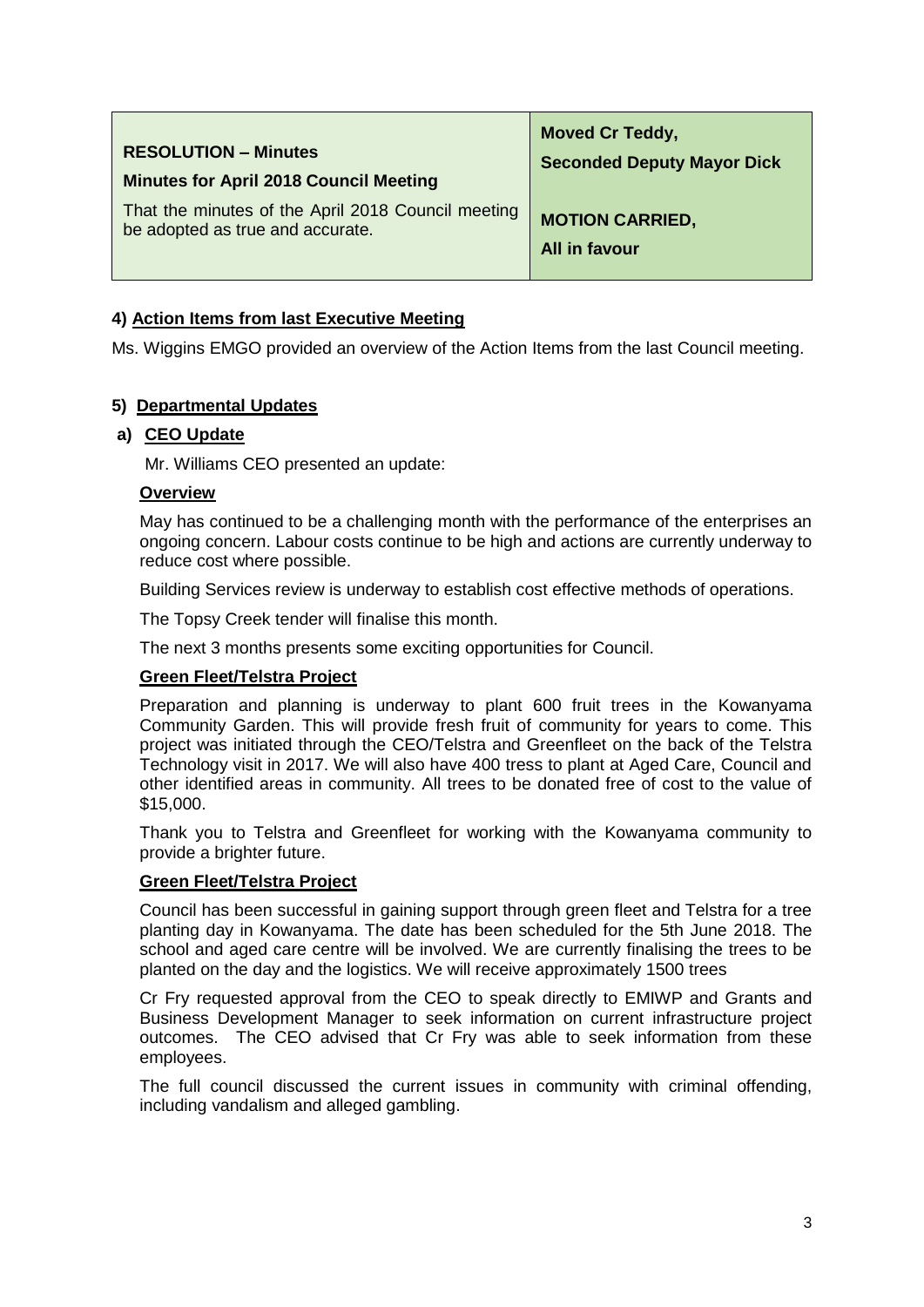### **Action Item**

EMCS to review the Terms of Reference of the Justice Group and advocate for amendments as required to reinvigorate the group to ensure there is a collaborative approach to reduce offending in the community

### **ACTION ITEM**

CEO – To communicate the impacts of vandalism to community members – including a reduction of future project funding.

### **Action Item**

EMCS to progress recruitment for a youth engagement officer

### **Action Item**

EMIWP to review power options for the men's shed to reduce the capital works cost required. Review to also consider moving the men's shed operations to another site with power in the short term

### **b) Finance**

Ms. Taylor, EMF, presented an update:

A monthly Finance report for the month of April 2018 has been prepared.

Key points from the report are as follows:

- The 17/18 year to date original budgeted (expected) net income was \$27,682,527
- The 17/18 year to date revised budgeted (expected) net income was \$22,725,185
- The 17/18 year to date actual net income is \$20,584,149
- The 17/18 year to date original budgeted (expected) expenditure was \$27,649,877
- The 17/18 year to date revised budgeted (expected) expenditure was \$24,695,367
- The 17/18 year to date actual expenditure is \$21,686,503

Our interim net result is a \$1,102,354 loss, which is \$1,135,004 variance behind the original budget and a \$867,829 variance ahead of the revised budget.

### **ACTION ITEM**

EMF – To progress the preferred supplier list for trades as soon as possible prior to original September date.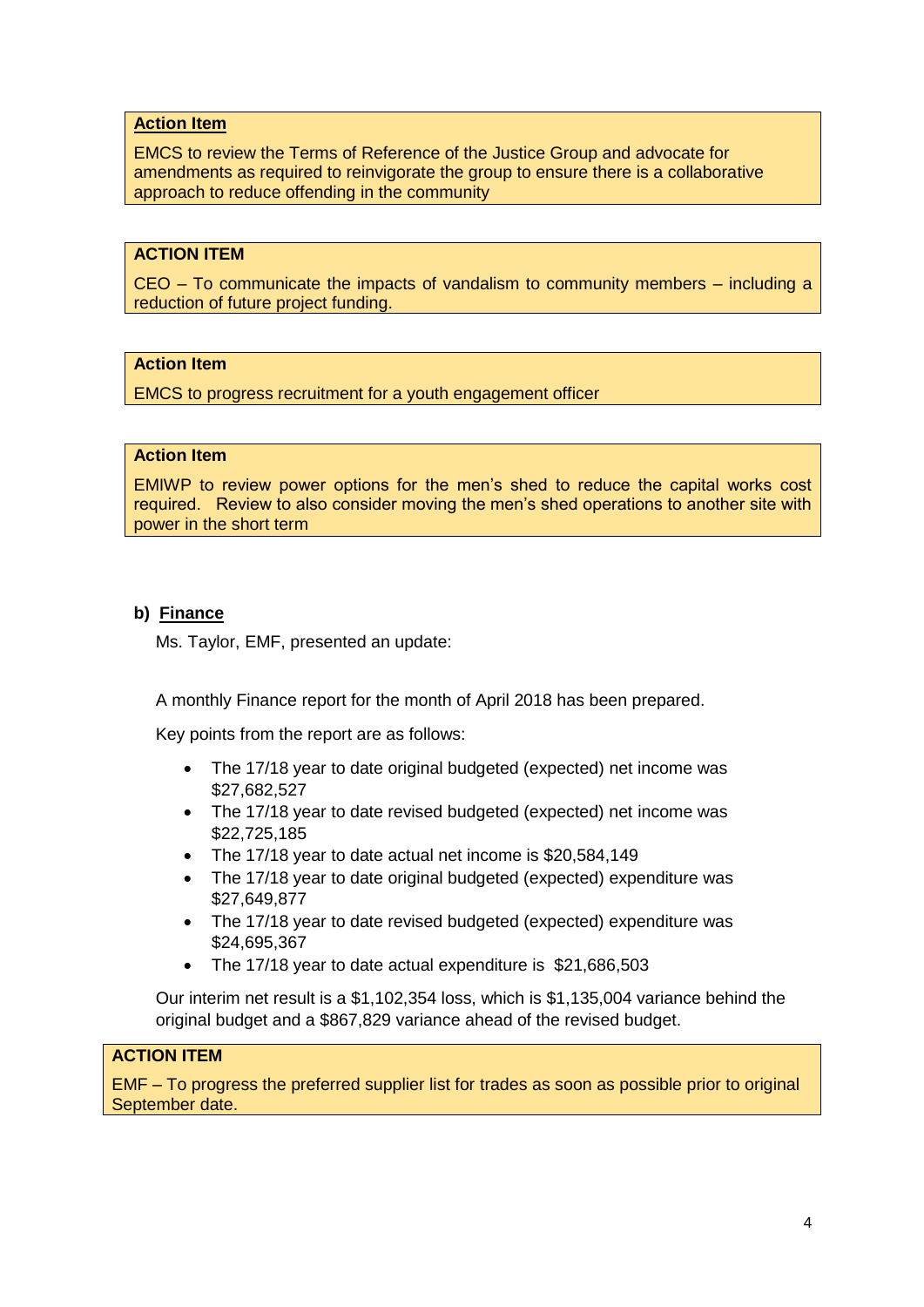### **ACTION ITEM**

EMF – To include all portable and attractive items purchased in the monthly finance reports

The Mayor noted that this was Helen Taylor's last council meeting as she has accepted a position. Mr Mayor thanked Ms Taylor for all her hard work over the years, councillors and the CEO also thanked Ms Taylor.

### **c) Governance & Operations**

Ms. Wiggins, EMGO, presented an update:

### **Governance**

The Crime and Corruption Commission has highlighted that council is required to have a policy on the corrupt conduct of a Public Official (Chief Executive Officer). The policy has been drafted and is being presented today. The Queensland Audit Office and Department of Local Government have also highlighted the need for Council to have a complaints management process, this policy is also being presented today.

### **Audit and Risk Committee**

The next Audit and Risk Committee is being held in Cairns on May 21<sup>st</sup>. Members (Mayor and Deputy Mayor) are encouraged to attend in person. The Queensland Audit Office External Report response will be discussed at that meeting.

### **Leasing**

The Expressions of Interest for the Café and Bakery have closed. The assessment panels have provided an assessment, these will be presented at the council meeting today.

### **Operational Plan**

Work is commencing on developing our 2018-2019 Operational Plan. As per the Local Government Regulation, this plan needs to be developed in line with the budget – essentially only the projects stated in an operational plan and budget should be actioned so it is important that we ensure the Operational Plan meets council's needs for the next 12 months. As many of the Operational Plan goals from 2017-2018 have not yet been completed it is recommended that we use the same Operational Plan goals for 2018-2019.

#### **Telecommunications**

4G update – connection to the community had been completed but the Council service had not yet been finalised.

#### **Queensland Health Nurses Accommodation**

The Department of Housing and Public Works are providing another opportunity for Council to provide comment on the new Queensland Health Nurses Accommodation. They have confirmed that 12 units will be built, not the original 6 (plus another potential 6).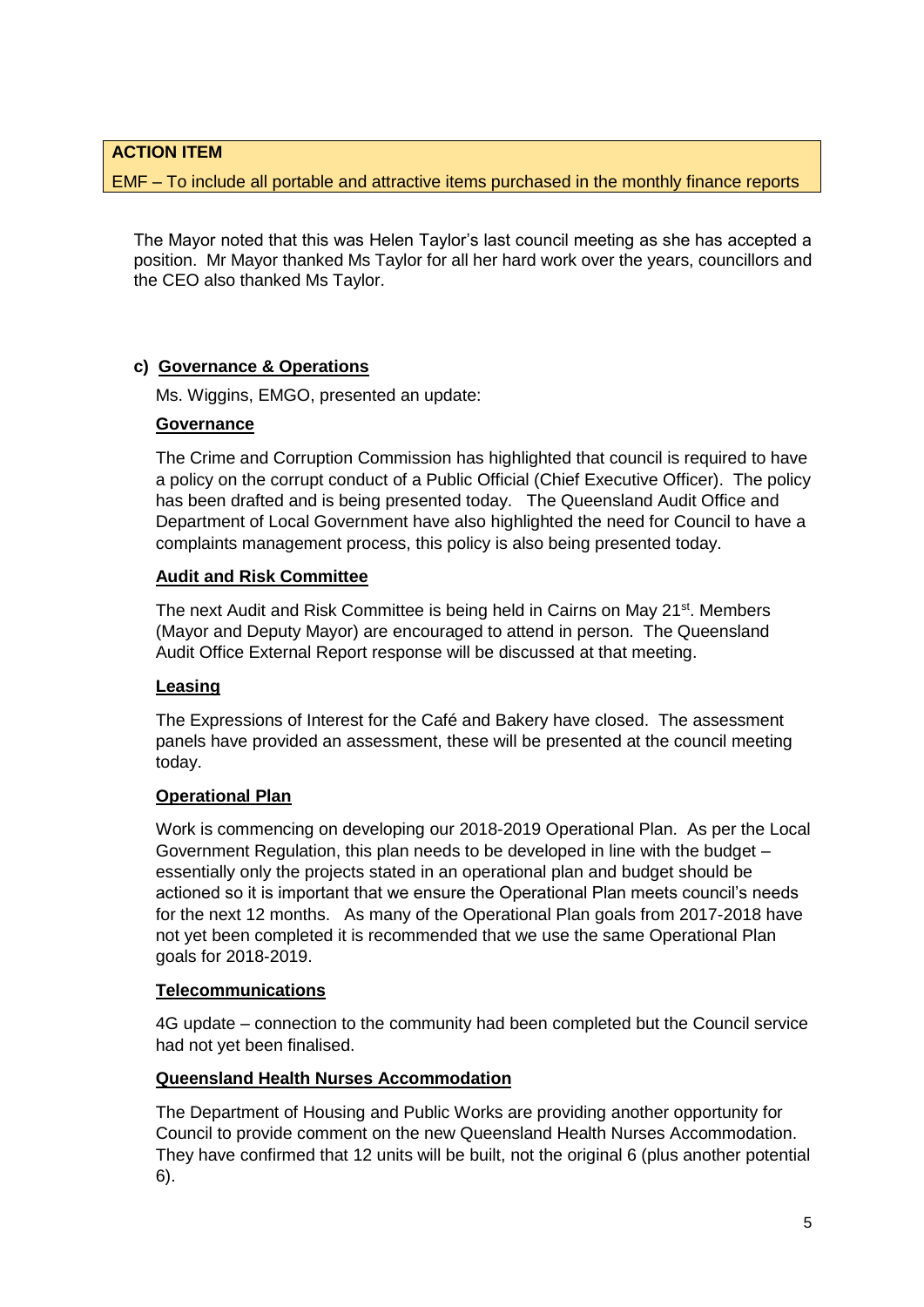As the Department of Housing and Public Works are not required to seek a Development Application from Council, this is Council's only chance to comment on the proposal.

### **ACTION ITEM**

EMGO – To advise QHealth that Council is supportive of the nursing accommodation design.

#### **Advocacy**

The annual federal budget has been presented by Prime Minister Turnbull. There are no significant additional items for local council's and no new funding announced for Indigenous remote housing.

### **ACTION ITEM**

EMGO – Add NPARIH to the advocacy list and lobby as an independent entity (rather than only through LGAQ)

### **ACTION ITEM**

EMGO – To progress actions discussed with Warren Entsch MP

### **ACTION ITEM**

EMGO – To organise a meeting with the Executive Team to review outstanding Action Items and Operational Plan KPIs

### **ACTION ITEM**

EMGO – To send the vehicle use policy to Tom for further comments from his team

#### **12.15pm CEO left the room and asked EMGO to take over.**

### **ACTION ITEM**

EMGO – To invite Department of Housing to a Council Meeting to discuss current concerns and challenges.

### **d) Infrastructure Works & Projects**

Mr. Corrie, EMIWP, presented an update:

### **Executive Summary**

There are been a number of projects that are almost at the commencement stage. The ICCIP Project, Topsy Barge Landing, Bore 3 and Footy Oval Bore. Projects to be addressed during this month include a Technical Working Group (24<sup>th</sup> May), Social Housing Repairs and Maintenance schedule, Katter Lease Upgrade schedule, Carpentaria Shire ATSI TIDS projects.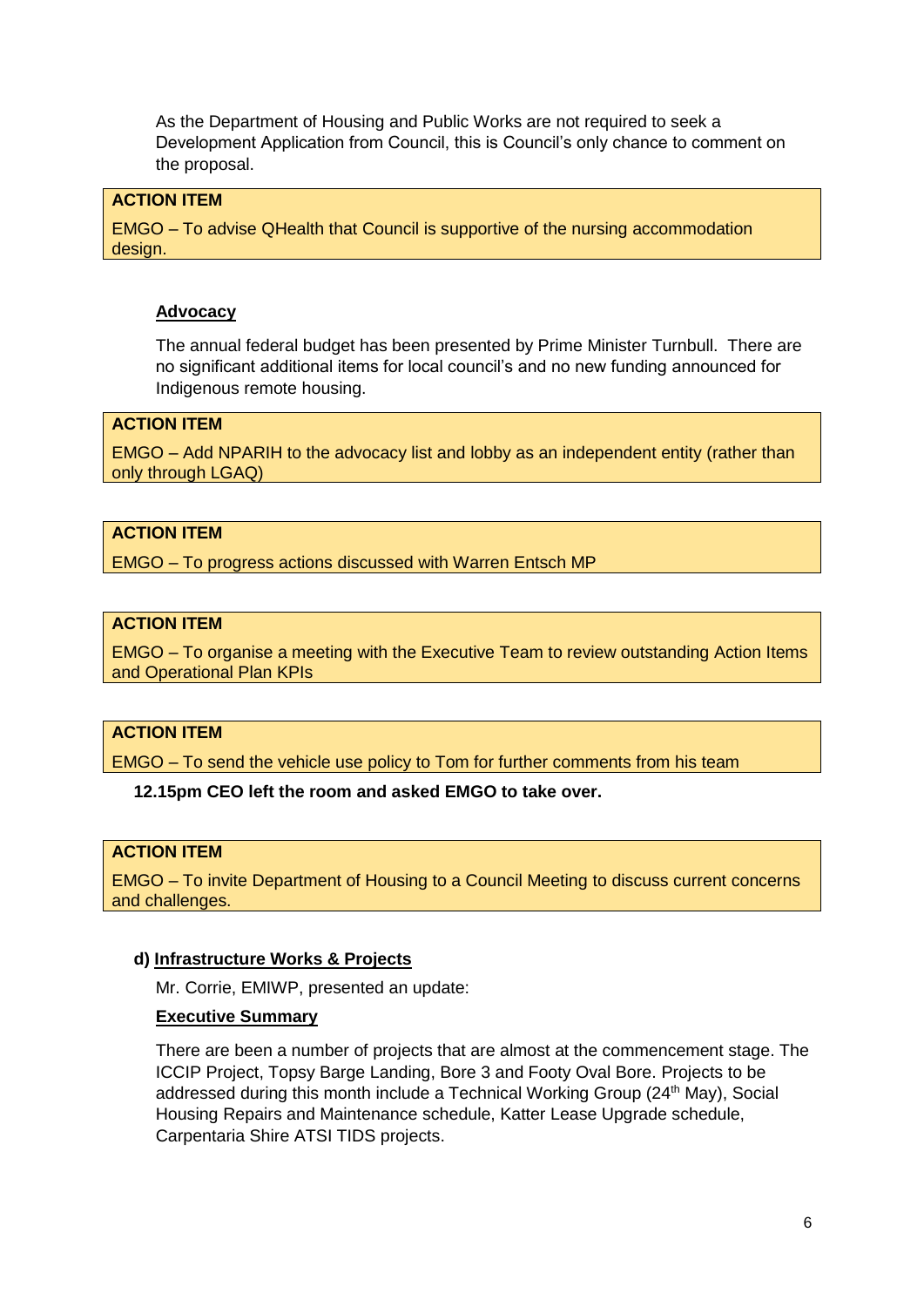### **Key Details**

### *ICCIP Project*

Scope is in finalization stage. Agreement to be forwarded to CEO for approval and signing and first release of grant to be initiated for tendering, procurement and commencement.

### *Carpentaria Shire (ATSI TIDS)*

Coordinating with Carpentaria Council to work collaboratively on targeted road upgrades.

### **ACTION ITEM**

EMIWP – With EMCS, review the outsourcing options for the Post Office and Workshop.

### **ACTION ITEM**

EMIWP – To support community to understand animal ownership responsibilities through posters and education campaigns.

### **Council stopped for morning tea 12.20pm**

#### **Council resumed at 12.45pm**

#### **e) Community Services**

Ms. Vick, EMCS, presented an update:

#### **Overview**

This has been a busy time period with many changes across the services.

#### **Aged Care**

Wednesday 2<sup>nd</sup> May – Mayor, HR Manager and EMCS attended a staff and residence meeting to discuss changes at Aged Care.

Kowanyama aged care was given a notice of non-compliance – *See Notice of Non Compliance*

Aged Care underwent a Quality Review on the  $9<sup>th</sup>$  and  $10<sup>th</sup>$  of May – exit meeting indicated that while outcomes are still not met they are very pleased with progress and changes will continue to support us moving forward.

Monday 14th May 2018 response to Notice of Non Compliance completed and sent. Acknowledgement received.

Cooks will benefit from ongoing training and support both across nutritional meal preparation and implementation of an accredited food safety program.

We are currently in discussion with QLD Health to undertake a partnership as outlined in.

The services of an aged care consultant are being sought to assist with achieving a positive outcome.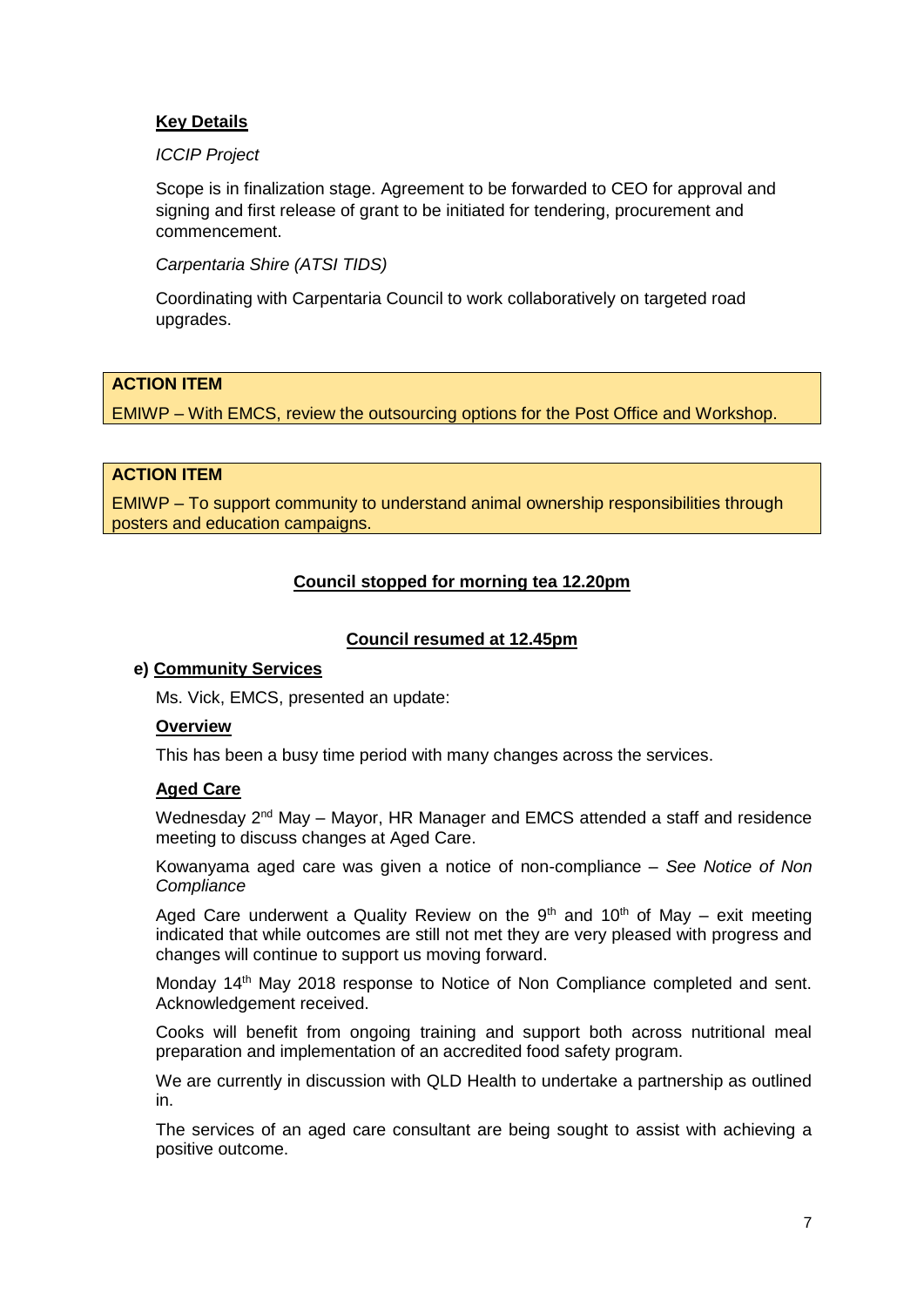Position Description for Aged Care Manager has been reviewed and will be advertised urgently. This is a complex position with a high understanding of Quality Framework a necessity.

### **Playgroup**

All reporting obligations are complete at this time.

### **Centrelink**

Monthly Reporting has been undertaken.

### **Women's Shelter**

Overall the staff has now settled with new changes and they have taken on more responsibility within their roles.

The Coordinator meets weekly with EMCS to develop the framework and move towards a successful Quality review in late June.

All reporting obligations are complete at this time.

### **Sport and Recreation**

The MPC Manager has resigned his role. The Position Description has been updated and the role will be advertised shortly.

All reporting obligations are complete at this time.

### **Community Policing**

Community is currently awaiting the arrival of a new Officer in Charge. EMCS plans to meet with OIC shortly after their arrival to plan a collaborative approach to the Community Policing program.

#### **Post Office**

Considerable cash transfers are being made to ATM to keep well it well stocked and without banking being undertaken by local business at the post office we continue to have to bring cash in. Merchandise has been ordered for the Post Office and a meeting will be held on Thursday with David Jack and Morgan Roddick whom we plan to have involved in a project to improve the business outcomes of the Post Office.

#### **Disaster Management Coordination**

On the 31<sup>st</sup> of May EMCS will attend training in Advanced Meteorology to assist in Disaster Management and on 12<sup>th</sup> of June a Debriefing for TC Nora will be held in Cairns at the DDMG with CEO and EMCS planning to attend at this time.

### **f) Human Resources**

Ms. Delaney, EMHR, presented an update:

#### **Executive Summary**

Staff numbers: 121

Current advertised Vacancies: 5

Current Workers Compensation Claims: NIL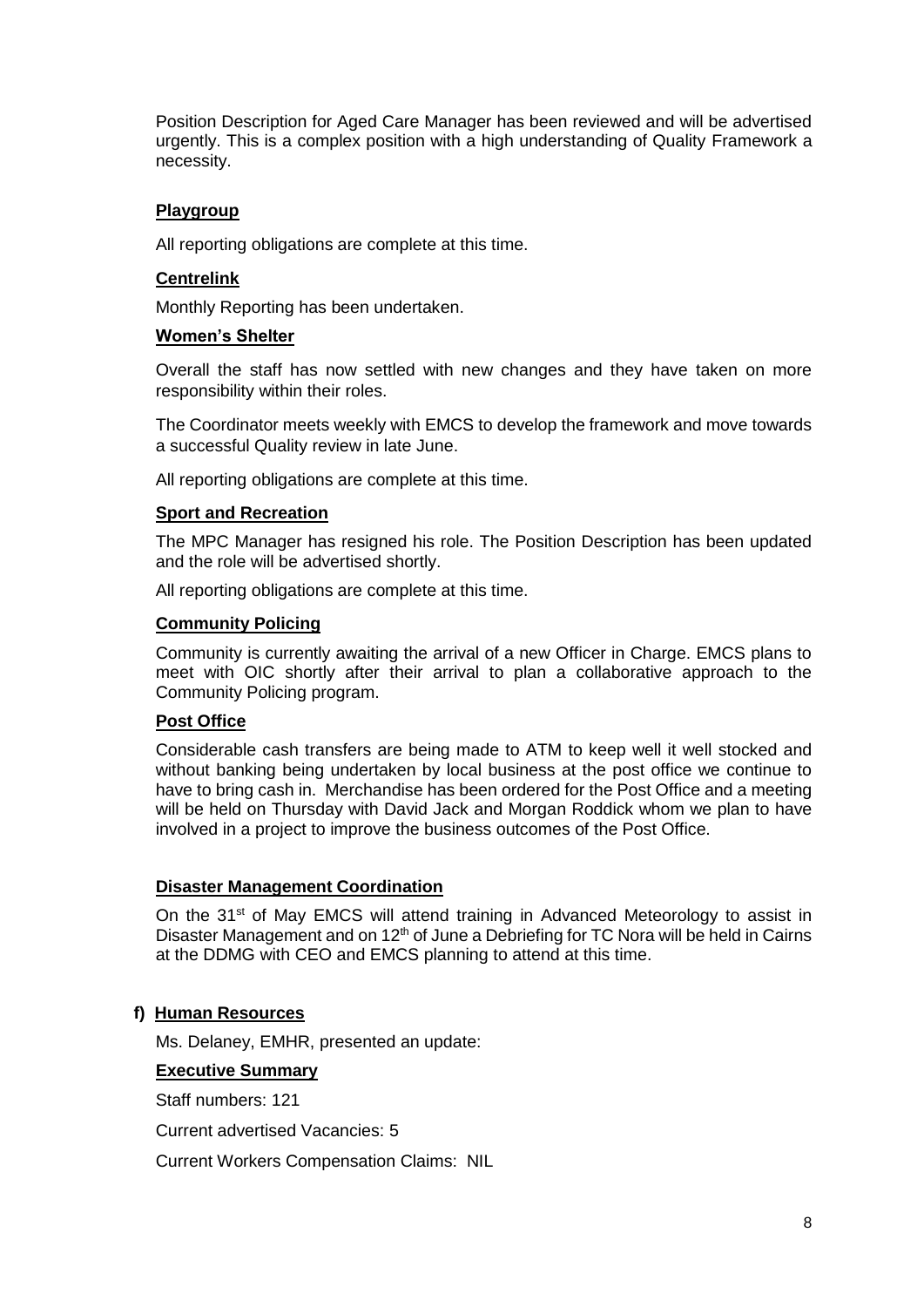### **Key Details**

- Current vacancies:
	- o Carpenter
	- o Workshop Manager
	- o Accounts Receivable
	- o Executive Manager Finance
	- o Aged Care Services Manager
- Appointments:
	- o Animal Control/Environmental Health Nigel Coleman
	- o Administration Traineeship (Cairns Office) Lynell Richards
- Training:
	- o Fraud and Corruption Awareness on-line to commence May 2018
	- o Cert III Environmental Health June 2018
- Staffing:
	- o Current staffing numbers by Department (*vacant positions in brackets)*

| <b>Executive</b>          | 6(1) | <b>Airport</b>                             | 3              |
|---------------------------|------|--------------------------------------------|----------------|
| Kowanyama Admin           | 9    | <b>Batching Plant</b>                      | 1              |
| <b>Cairns Admin</b>       | 7(1) | <b>Post Office</b>                         | 2              |
| <b>Building Services</b>  | 9(1) | Accommodation                              | 7              |
| <b>Parks And Roads</b>    | 5    | <b>Radio Station</b>                       | $\overline{2}$ |
| <b>Centrelink</b>         | 1    | <b>Women's Shelter</b>                     | 5              |
| <b>Community Police</b>   | 2    | <b>Child Care</b>                          | 6              |
| <b>Electrical</b>         | 1    | <b>Multipurpose Centre</b>                 | 13             |
| <b>Essential Services</b> | 5    | <b>Aged Care Facility</b>                  | 15(1)          |
| <b>Purchase Store</b>     | 4    | <b>Environmental Health/Animal Control</b> | $\overline{2}$ |
| Workshop                  | 5(1) | <b>Land And Sea Office</b>                 | 11             |

- Policies due for review
	- o Code of Conduct: review date 17 May 2018

### **6) Agenda Reports**

### **a) Complaints Policy**

Ms. Wiggins, EMGO, presented the Complaints Policy.

| <b>RESOLUTION - Complaints Policy</b><br>That Council adopts the Complaints Policy as<br>presented. | <b>Moved Cr Fry</b><br><b>Seconded Cr Teddy</b> |
|-----------------------------------------------------------------------------------------------------|-------------------------------------------------|
|                                                                                                     | <b>MOTION CARRIED,</b>                          |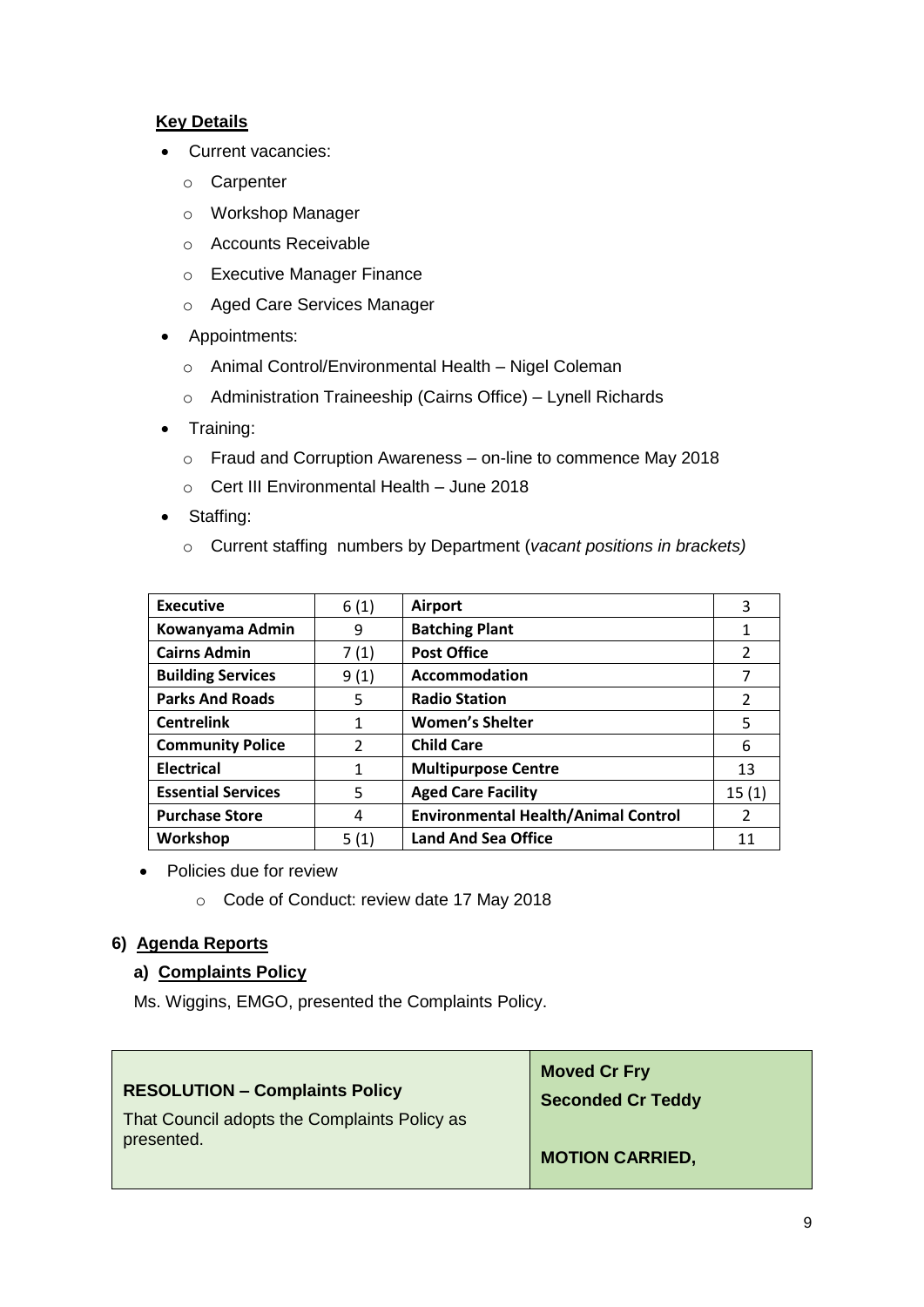| <b>All in Favour</b> |
|----------------------|
|                      |

# **7) Closed Business**

| <b>RESOLUTION - Closed Business</b>                                                                                                                 | <b>Moved Cr Teddy,</b><br><b>Seconded Cr Fry</b> |
|-----------------------------------------------------------------------------------------------------------------------------------------------------|--------------------------------------------------|
| <b>Move into Closed Business 2:40pm</b>                                                                                                             |                                                  |
| That in accordance with s275 of the Local<br>Government Regulation 2012 it is resolved for the<br>meeting to go into closed session to discuss:     |                                                  |
| <b>Bakery Expression of Interest</b><br>$\bullet$<br>Café Expression of Interest<br>$\bullet$<br><b>Freight Expression of Interest</b><br>$\bullet$ | <b>MOTION CARRIED,</b><br><b>All in Favour</b>   |

| <b>RESOLUTION - Moved Out of Closed Business</b> | <b>Moved Cr Fry,</b>              |
|--------------------------------------------------|-----------------------------------|
| at 4:03pm                                        | <b>Seconded Deputy Mayor Dick</b> |
| The Council resolve to move out of Closed        | <b>MOTION CARRIED,</b>            |
| Business.                                        | <b>All in Favour</b>              |

| <b>RESOLUTION - Bakery Expression of Interest</b>                                                                                                 | <b>Moved Mayor Yam,</b><br><b>Seconded Cr Fry</b> |
|---------------------------------------------------------------------------------------------------------------------------------------------------|---------------------------------------------------|
| The Council endorse the Bakery Tender Report and<br>award the lease to Don Stephens, giving CEO<br>authority to negotiate the terms of the lease. | <b>MOTION CARRIED,</b><br><b>All in Favour</b>    |